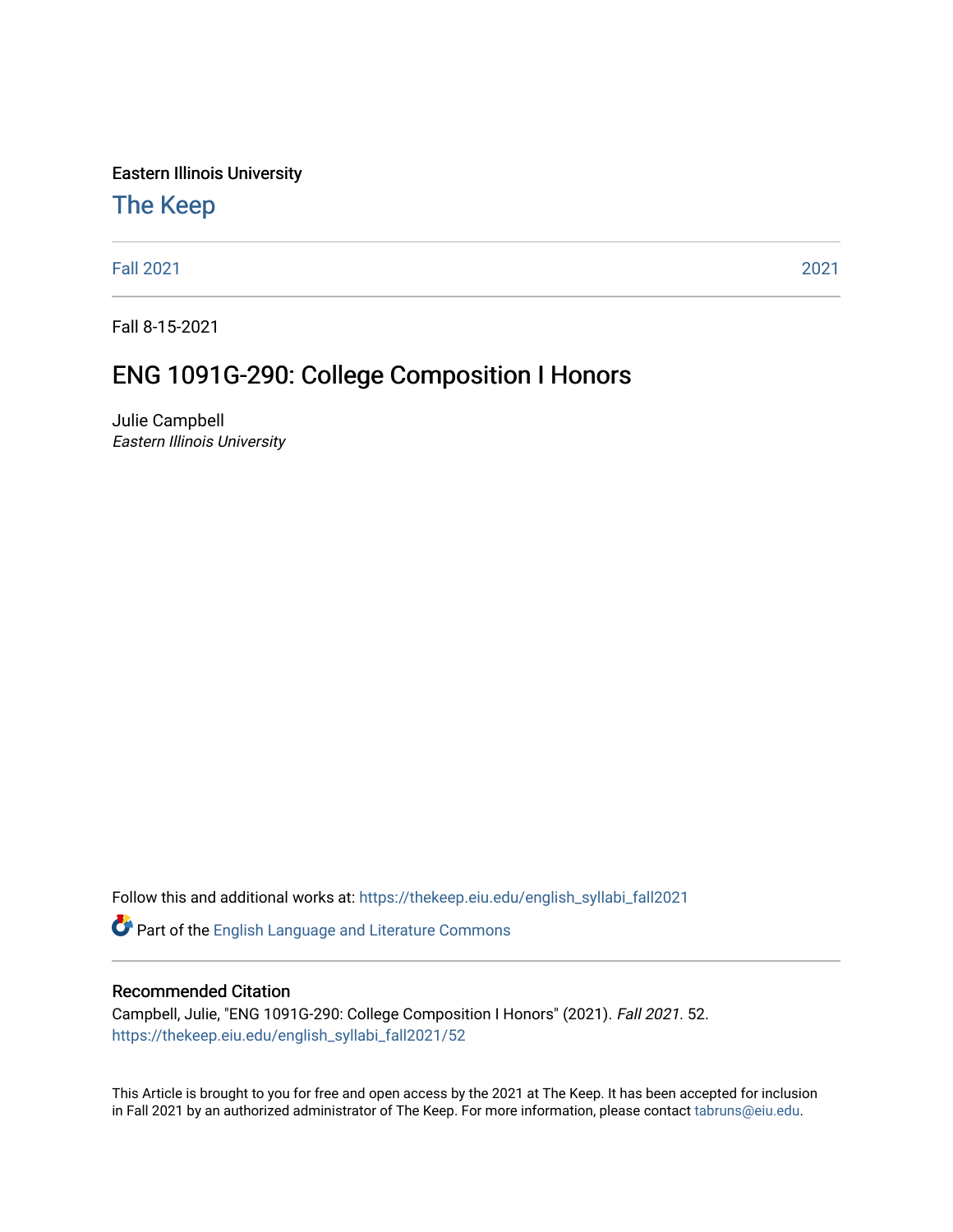#### **English 1091G-290—College Composition I: Critical Reading and Source-Based Writing Fall 2021**

\_\_\_\_\_\_\_\_\_\_\_\_\_\_\_\_\_\_\_\_\_\_\_\_\_\_\_\_\_\_\_\_\_\_\_\_\_\_\_\_\_\_\_\_\_\_\_\_\_\_\_\_\_\_\_\_\_\_\_\_\_\_\_\_\_\_\_\_\_\_\_

Dr. Campbell TTH 9:30am-10:45am Office CH 3572 CH 3290 Office hours TTH 11am-12:30pm, jdcampbell@eiu.edu 2pm-3:30pm, W 11am-12:00pm, and by appointment.

#### **Texts**

*The Bedford Book of Genres*, 2nd edition *A Writer's Reference*, 5<sup>th</sup> edition *Ways of Reading*, 12<sup>th</sup> edition

#### **Articles**

#### *Life-Writing and Food Culture*

Monique Truong, "American Like Me," *Gourmet Magazine*, Supplement to *Gourmet*, August, 2006: 6-7. D2L Scot Simon, "Conflict Cuisine," *Gourmet Magazine*, Supplement to *Gourmet*, August, 2006: 88-90. D2L Junot Diaz, "The Taste of Home," *Gourmet Magazine*, Supplement to *Gourmet*, August, 2006: 32-35. D2L

#### *Process Analysis and Innovation*

Dina Mishev, "Standing on Water," *Mosaic*, May/June 2021: 4-6. D2L Fareed Zakaria, "How to Build a Safer World," *Time*, October 19, 2021: 54-57. D2L Brock Keeling, "An Oral History of the Parklet," *Dwell*, May/June 2021: 44-47. D2L Atul Gawande, "Slow Ideas," *Ways of Reading*, 324-339. Ding-Tzann Lii, "The Cultural Politics of Food: Rice as an Anti-Globalization Project," *Gastronomica*, Fall 2017, 24-35. D2L

#### *Argument and the World Around You*

Jonathan Kauffman, "The Responsible Burger," *Eating Well*, December 2020: 70-79. D2L

Jenny Price, "Thirteen Ways of Seeing Nature in L.A.," *Ways of Reading*, 473-496. Anna Tsing, "The Mushroom at the End of the World," *Ways of Reading*, 579-586. Barry Estabrook, "Politics of the Plate: The Price of Tomatoes," *Gourmet Magazine*, March, 2009: 1-4. Gourmet Archives: Gourmet.com. D2L

Michael Pollan, "Corn's Conquest," Excerpt from *The Omnivore's Dilemma* (London: Penguin, 2006). D2L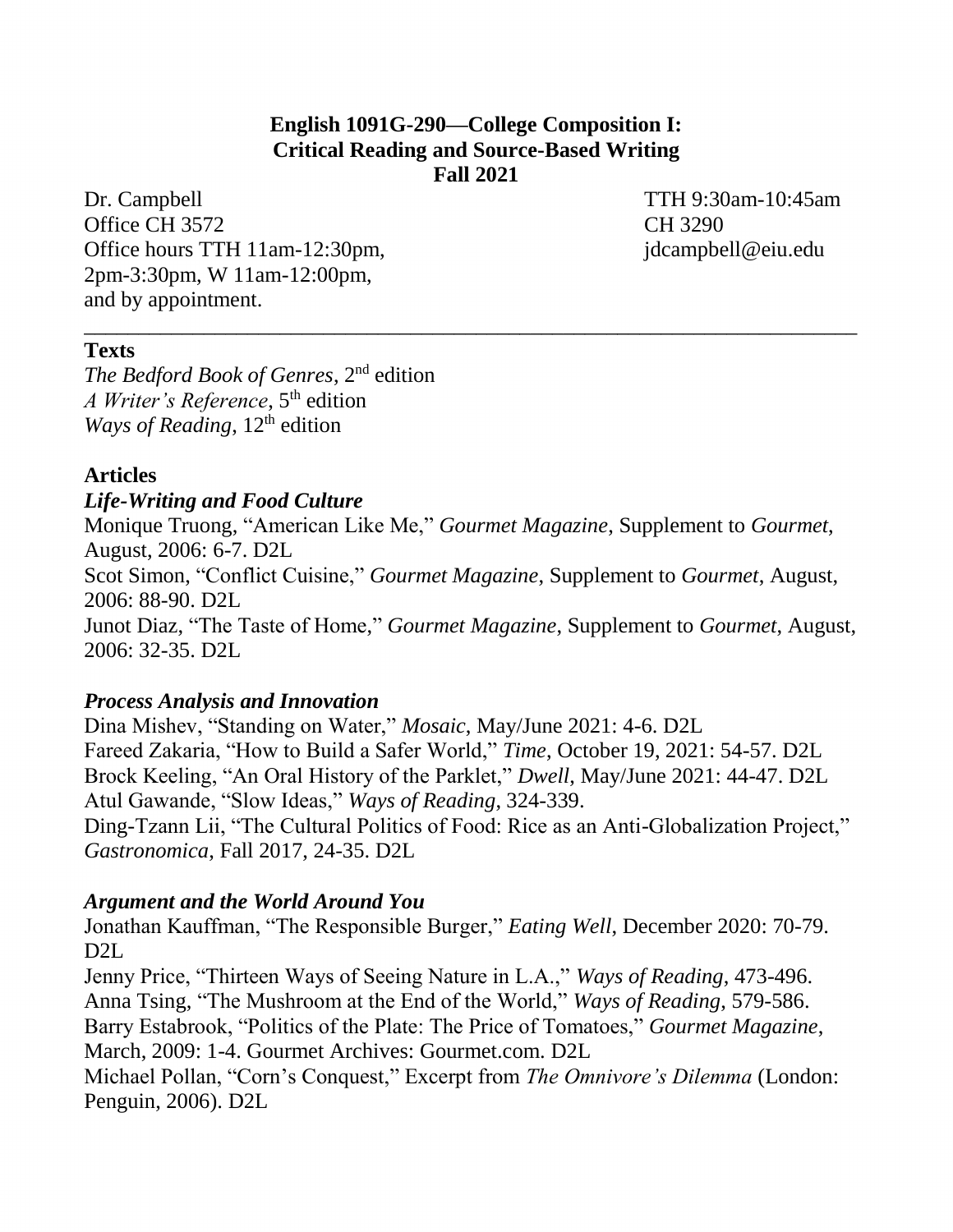#### *Writing in Your Discipline*

Note: you will be responsible for finding 2-3 articles for consideration in your own discipline.

#### **Course Description**

This course focuses on developing your critical thinking and writing skills through the reading and writing of expressive, expository, and persuasive projects. The main goals are to develop university-level research and composition skills through practice with writing in a variety of genres using patterns of development commonly found in many disciplines. We will especially concentrate on audience identification, effective expression, clear structure, adequate development of ideas, and correct documentation of sources. As students in Honors English, you should already be able to write a coherent, grammatically correct short essay that is clearly persuasive or explanatory in nature. In this course, we want to take those basic skills further by providing writing assignments that will sharpen your research skills and your ability to communicate what you learn from your research to different audiences. You will design your projects for specific audiences and target those audiences at every stage of the writing the process. In each unit, you will have two writing assignments, one of them in a genre that is not considered traditionally academic (although this category *is* widening), and one of them in a traditional academic research project format.

Throughout the semester there will be a workshop quality to our class time. We will work as a large group, in small groups, and one-on-one in conferences to hone your reading, research, writing, and editing skills. Your attendance is crucial to this learning process.

#### **Objectives**

--To **write rhetorically astute papers** in which words, sentences, and paragraphs develop a central idea. These papers should reflect a command of the writing process: to that end, you will practice prewriting strategies for formulating a thesis, methods for planning and drafting a paper, and strategies of revising for clarity and adequate development.

--To **develop research skills**: you will explore a variety of types of sources and ways to access them. You will analyze those sources regarding their merit for your projects.

--To **develop skills in critical reading**: you will practice being a discerning reader, as well as a discerning critic and editor of your own work and that of others.

--To **practice audience analysis**: throughout your university and professional life, you will be writing for specific audiences. You will identify an audience and consider how best to communicate with them for each of your papers, taking into consideration such issues as diction, style, and formality of language.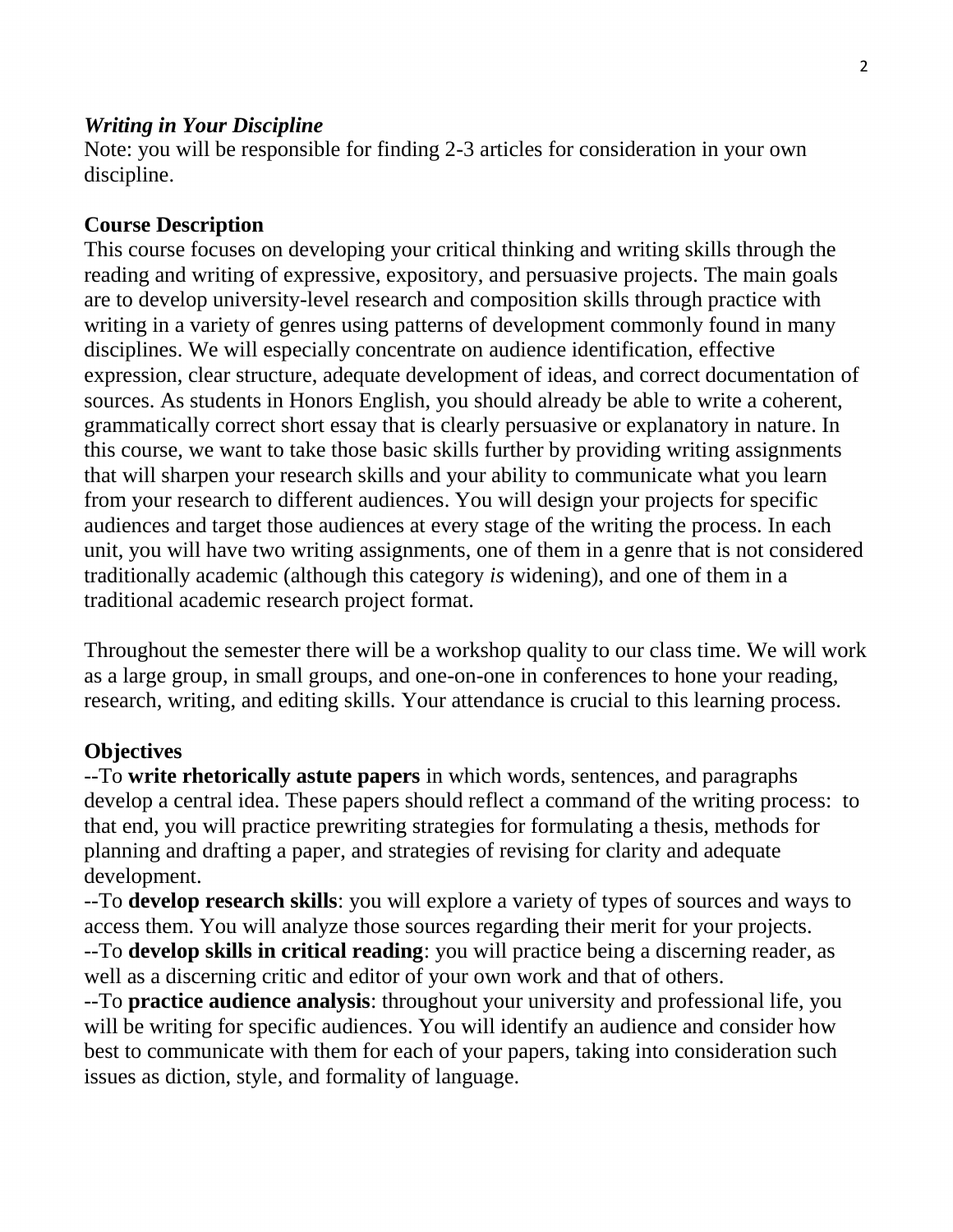**Note:** The prerequisite for this course is English 1000 or proficiency in basic skills as determined by the English Department.

### **The Writing Center**

Please consider making use of EIU's Writing Center, located at 3110 Coleman Hall, this semester. The consultants there can help you with brainstorming, organizing, developing support for, and documenting your papers. One caveat: the Writing Center is not a proofreading or editing service. It is a place where you can learn how to become a more thoughtful, independent, and rhetorically effective writer. To schedule an appointment, drop by or call 581-5929.

## **Policies**

--Academic integrity: Students are expected to maintain principles of academic integrity and conduct as defined in EIU's Code of Conduct

(http://www.eiu.edu/judicial/studentconductcode.php). Violations will be reported to the Office of Student Standards. The English Department statement on plagiarism stipulates that any teacher who discovers an act of plagiarism—"The appropriation or imitation of the language, ideas, and/or thoughts of another author and representation of them as one's original work" (*Random House Dictionary of the English Language*)—has the right and the responsibility to impose upon the guilty student an appropriate penalty, up to and including immediate assignment of a grade of F for the assigned essay and a grade of NC for the course, and to report the incident to the Judicial Affairs Office.

--Hand papers in on time. If you are having problems, let me know. Papers turned in one to two class days late will be docked a letter grade. Papers turned in later than that without a university-approved excuse will not be accepted at all. Missed in-class writing responses and group work cannot be made up.

--If you have a documented disability and wish to receive academic accommodations, please contact the Coordinator of the Office of Disability Services (581-6583) or stop by McAfee 1210 as soon as possible to make an appointment.

--If you require general help with your studies, please make an appointment with The Student Success Center. Students who are having difficulty achieving their academic goals are encouraged to contact the Student Success Center (http://www.eiu.edu/~success) for assistance with time management, text taking, note taking, avoiding procrastination, setting goals, and other skills to support academic achievement. The Student Success Center provides individualized consultations. To make an appointment, call 217-581-6696, or go MacAfee 1301.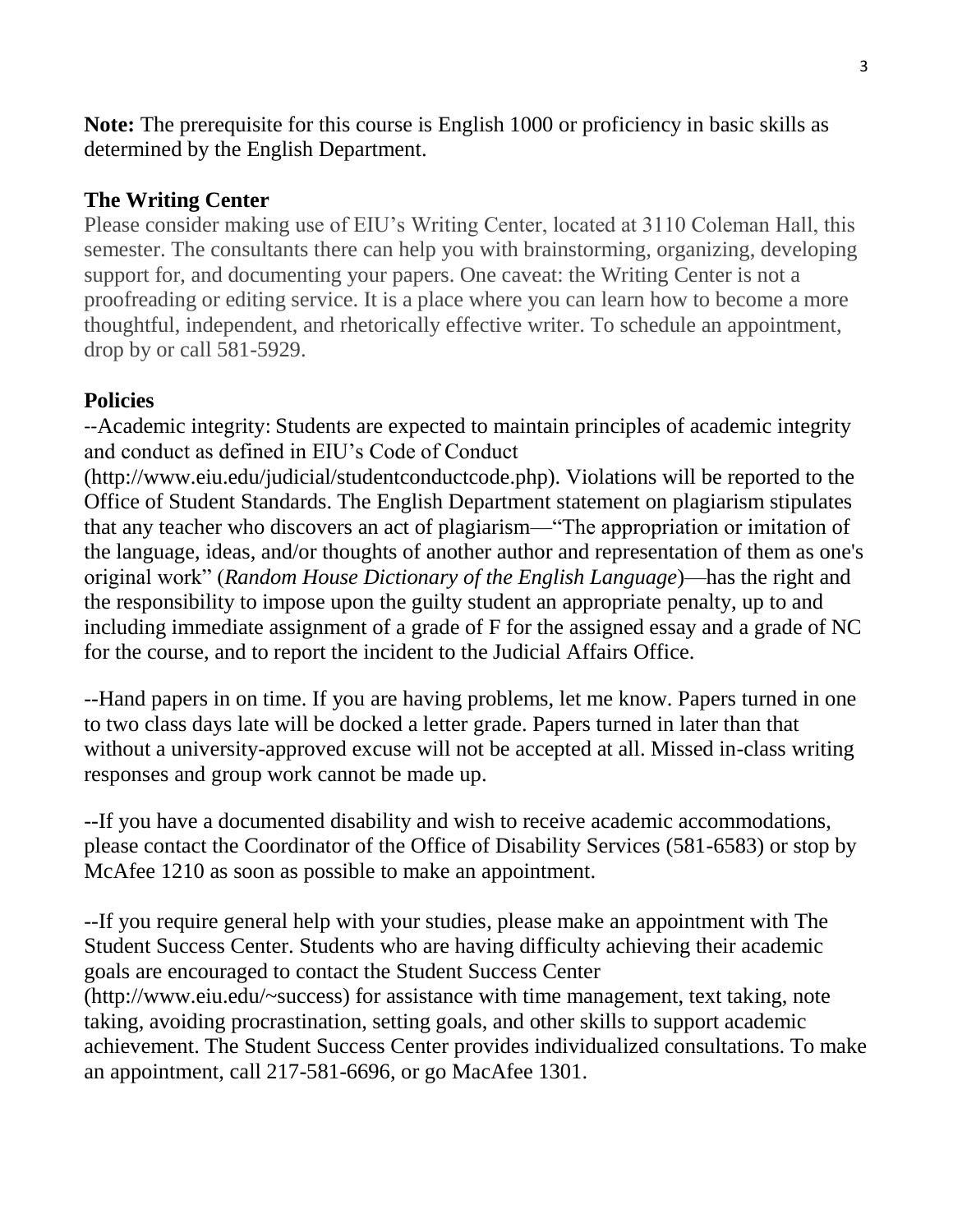--If you begin missing multiple classes or assignments without communicating with me, I will make use of the EIU Early Alert System to help you get back on track. Your RA (if you live on campus) or someone from the Academic Success Center will try to contact you to offer help. Use of this system does not mean that you are in trouble; it is a means to help you avoid trouble.

--Be prepared for class. You will get a lot more out of class discussions if you are participating in them, and I will notice if you do not seem prepared to participate.

### **Requirements and Grades**

1. To pass English 1091G, you must have a grade of A, B, or C at the end of the semester. Anything below constitutes a grade of NC, no credit and will result in you having to retake the course. (An NC is not factored into your GPA.)

**Grading**: Some assignments may be graded with a **check mark system**, which will be weighted as follows:  $\sqrt{+} = A$ ,  $\sqrt{=} B$ ,  $\sqrt{-} C$ . Anything lower will be an F. **Letter grades** will be assessed numerically as follows:  $A + 98$ ,  $A = 95$ ,  $A - 92$ ,  $B + 7$ 88, B = 85, B - = 82, C + = 78, C = 75, C - = 72, and so on. Why is there no 100 for writing assignments? Because writing can, theoretically, always be improved.

2. Turning in work: Assignments are due in Dropbox on the dates noted. **See Dropbox in D2L.** If you are having problems, let me know. Late assignments will be reduced a letter grade for each class day that they are late without a university approved excuse (properly verified absences due to illness, emergency, or participation in an official University activity).

Unless otherwise noted in the assignment, traditional research papers will follow the MLA guidelines for essays. See sample papers and MLA guidelines in your textbooks as well as online via the EIU Writing Center website.

## **Assignments**

**Unit 1 Life-writing and Food Culture**  Food Memoir: 5% Food and Culture research essay: 15%

## **Unit 2 Process Analysis and Innovation**

Blog post: 5% Innovation research essay: 15%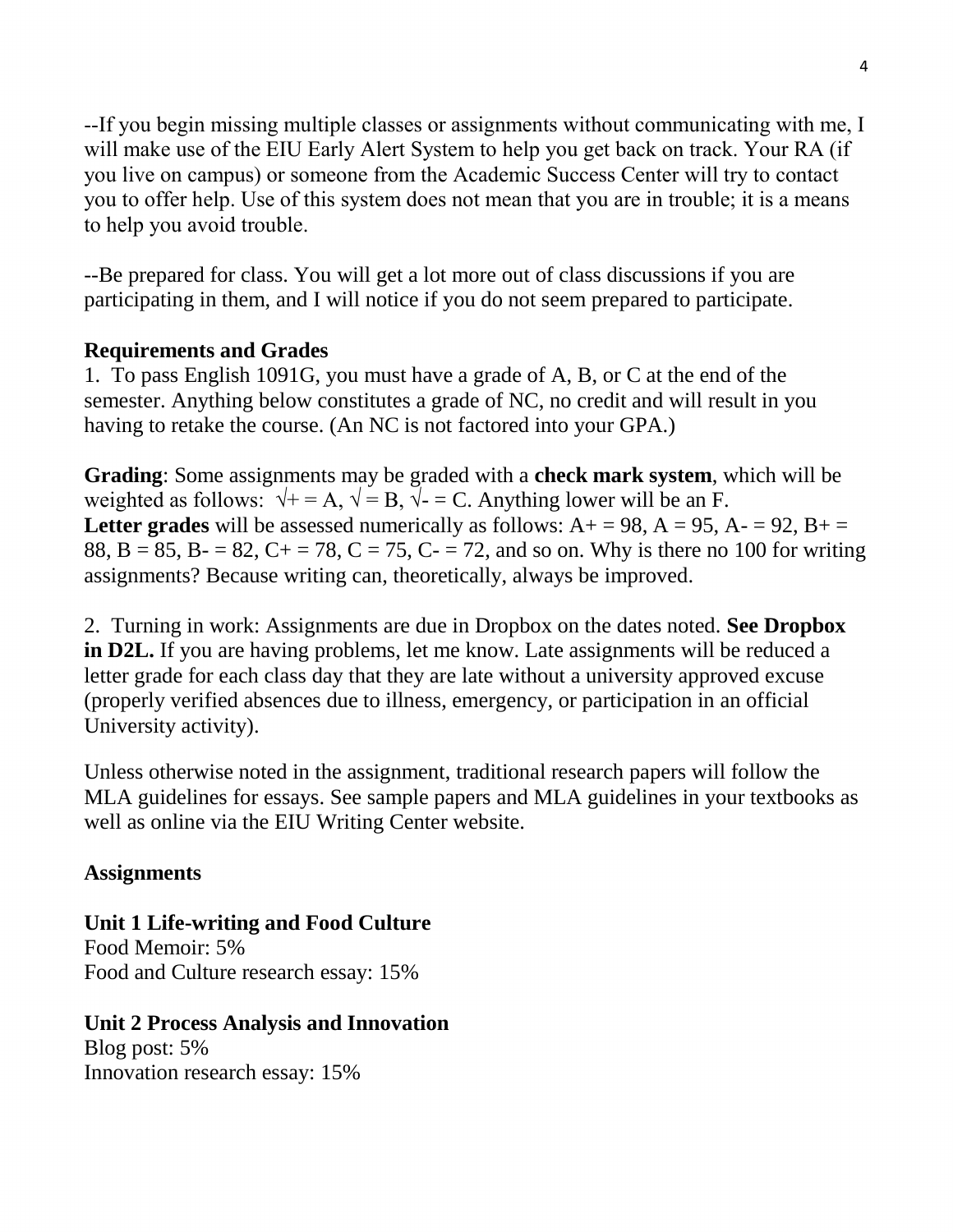### **Unit 3 Argument and the World Around You**

Editorial: 5% Argument research essay: 15%

## **Unit 4 Writing in Your Discipline**

Proposal: 10% Development strategy of your choice research essay: 20%

#### **Revisions with Revisions Statements (there will be 3)**:6% **Guided Readings (there will be 2)**: 4%

100%

#### **Important Reminder**

All students must submit a document from 1091G or 1092G as part of the requirements for their **Electronic Writing Portfolio** (EWP). This is a University requirement for graduation. For more information, visit the following web site: **http://www.eiu.edu/~writcurr/**.

#### **Tentative Schedule**

### **Unit 1 Life-writing and Food Culture**

**T**. **Aug. 24**—Introduction to the course. What is rhetoric? What is a rhetorical situation? What are discourse communities? Consider notions of exigence, audience, and constraints. Do Exercise on p. 15, *Bedford* on reading any text rhetorically. **For next class**: Read Ch. 1 in *Bedford*. In D2L, read Monique Truong's "American Like Me," and Scot Simon's "Conflict Cuisine," and Junot Diaz's "The Taste of Home."

**Th. Aug. 26**—Begin discussing the food-related memoirs from the professional writers. Begin brainstorming your own topics for a food memoir. **For next class**: Begin writing your **Food Memoir**. Be ready to discuss in class your rhetorical situation—exigence, audience, constraints.

**T. Aug. 31**—Finish discussing food-related memoirs from the professional writers. In class, present your topic and scenario for your food memoir.

**For next class**: Complete your food memoir. Read Estabrook, "Politics of the Plate…" and Pollan, "Corn's Conquest."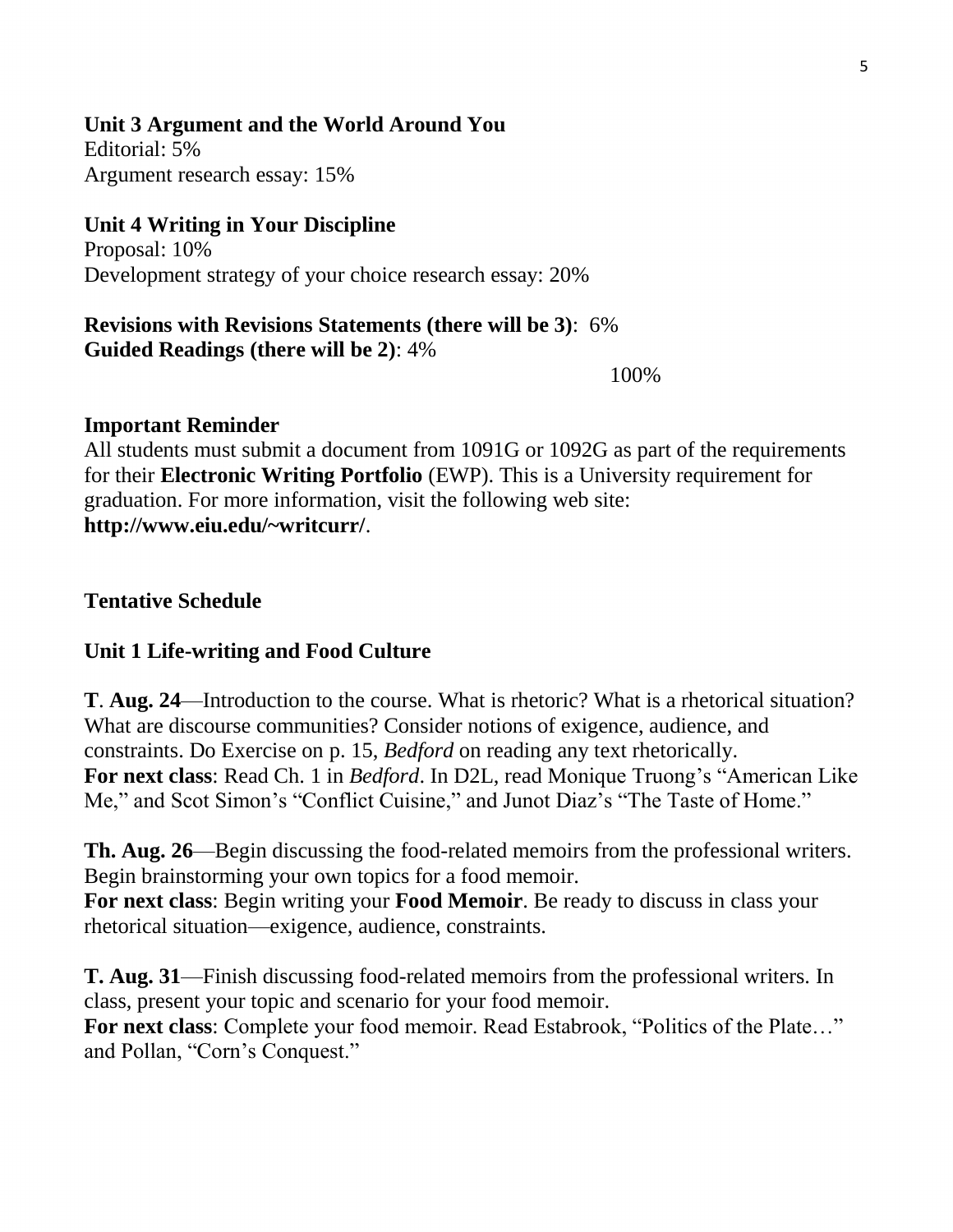**Th. Sept. 2**—**Food Memoirs are due**. Begin discussing Estabrook and Pollan.

Go over first researched writing assignment: a food and culture-themed research essay— Unit 1 Research Essay. Consider audience and possible venues for seeing such an article in print. Begin the getting-started exercise for this project.

**For next classes**: Read Ch. 11 on exploring topics and creating a research proposal in *Bedford*. Note that next class we will have a Booth Library tour and research session. Also, complete the getting-started exercises for the first research essay. On Th. Sept. 9, you will pitch your three topic/development ideas.

**T. Sept. 7**—Meet in library lobby on south side of library. Your focus will be on learning to access materials in Booth Library. You will be expected to try 3-4 of the searches that you learn to do during this session as you do research for your first project. Be prepared to take notes.

**For next class**: Recall that you will pitch your three topic/development ideas for Unit 1 Research Essay.

**Th. Sept. 9**—Based on your responses to the Getting-Started Exercises for the Unit 1 Research Essay (and your reading of *Bedford*, Ch. 11), pitch your three topic ideas in class. Be prepared to take notes on the class discussion and to practice helping others define and refine their ideas, as they will help you with yours. During this class period, you will refine your notes and ideas regarding getting started on your project, and you will begin to consider your research strategy based on what you learned in Booth. **For next class**: Do research for first research essay and begin drafting. Finish reading Estabrook and Pollan.

**T. Sept. 14**—Finish discussing Estabrook and Pollan, as well as Ch. 11 in *Bedford*. Sign up for small group peer critiques.

**For next classes**: Complete your first draft of the Unit 1 Research Essay. For your conference day, bring your device to class so that you can email a copy of your paper to each person in your peer critique group, or bring 3 hard copies of your paper. Have a list of **at least 3 specific questions** regarding organization, sentence structure, and diction or any other issues with the paper that you would like to discuss.

**Th. Sept. 16**—Groups: Peer Critique of drafts for **Unit 1 Research Essay**. **For next class**: Revise and edit your paper. Consider making a Writing Center appointment.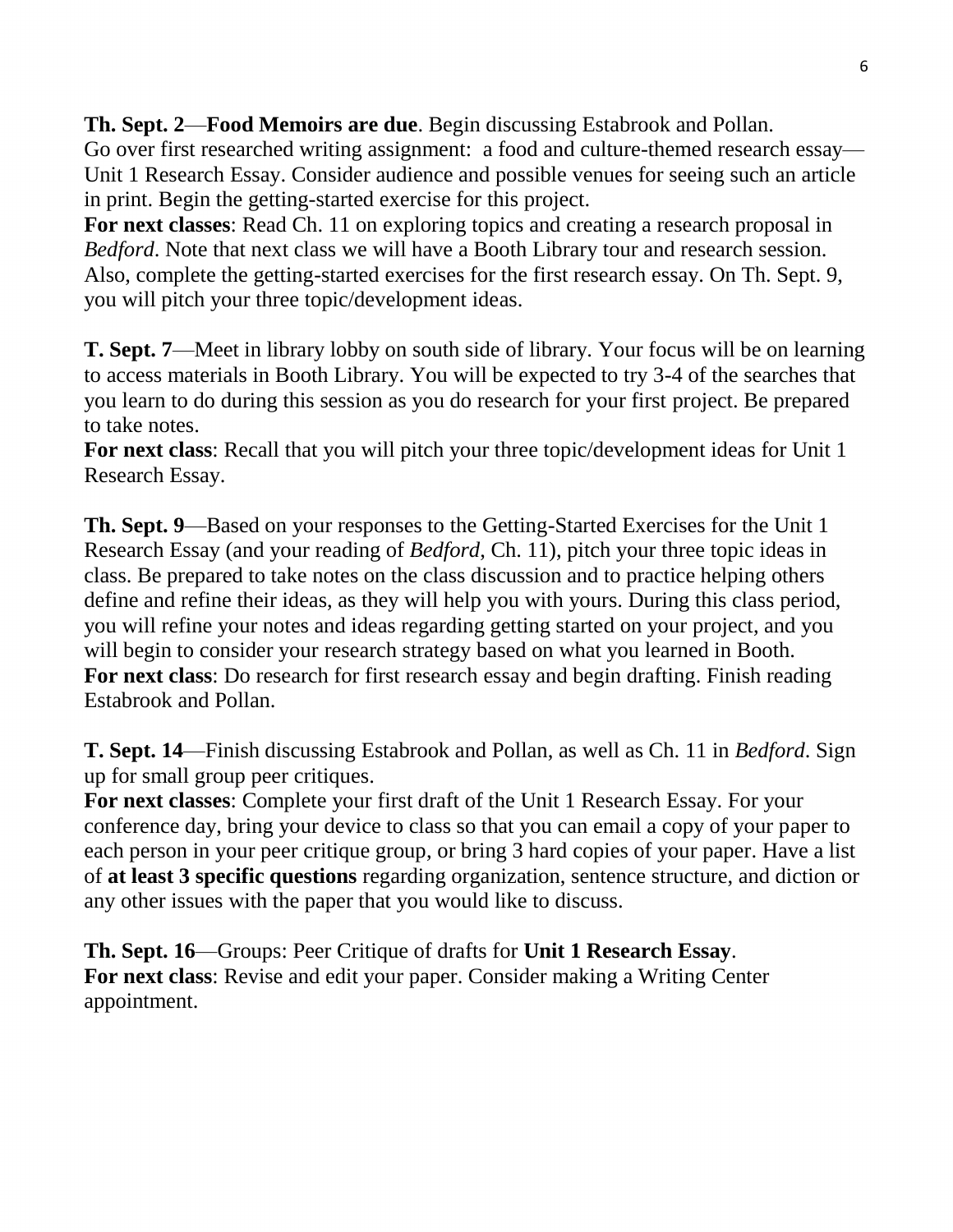**T. Sept. 21**—Groups: Peer Critique of drafts for **Unit 1 Research Essay**.

**For next class**: Complete and polish Unit 1 Research Essay, due next class. Read Ch. 6 in *Bedford*, as well as Dina Mishev, "Standing on Water" and Fareed Zakaria, "How to Build a Safer World."

## **Unit 2 Process Analysis and Innovation**

**Th. Sept. 23**—**Turn in Unit 1 Research Essay**. Begin discussing the vastly elastic and often used development strategy of process analysis. Even though *Bedford* does not address directly this writing strategy, it is difficult to find a scholarly or professional discipline that does not require its use. Also begin discussing Michev's and Zakaria's essays.

**For next class**: Find and bring to class (on your device is fine, but a print-out will also work) an example of process analysis—genre of your choice—for which you write a **Guided Reading**. See pp. 30-31 in Bedford. For the assignment, which you will turn in, you will do the following:

1. Write a paragraph in which you identify your text and summarize its contents.

2. Then complete the Guided Reading categories as exemplified on p. 30:

--Rhetorical Situation & Choices:

Purpose, Audience, Rhetorical Appeals, Modes & Media, Elements --Genre Conventions:

Elements of the Genre, Style, Design, Sources

**T. Sept. 28**—**Guided Reading on a genre using process analysis is due**. Present your guided readings in class. Discuss **Blog Post** assignment.

**For next class**: Read Brock Keeling, "An Oral History of the Parklet" and Atul Gawande, "Slow Ideas." Also, brainstorm topics for a process analysis blog post that you might compose. Come to class with 3 ideas to discuss.

**Th. Sept. 30**—Discuss **Revision and Revision Reflection assignments** for Unit 1 Research Essay. Discuss Keeling and Gawande's essays. Discuss ideas for a blog entry. **For next class**: Complete Revision and Revision Reflection for Unit 1 Research Essay. **Also,** begin drafting your blog entry.

**T. Oct. 5**—**Revision and Revision Reflection of Essay 1 are due**. Begin discussing Unit 2 Research Essay. This project will use process analysis to explain innovative approaches to current issues in any field, for example, specific environmental, political, or social issues, or issues in your own field of study. Consider audience and venue possibilities for such an article. Begin the getting-started exercises for Unit 2 Research Essay.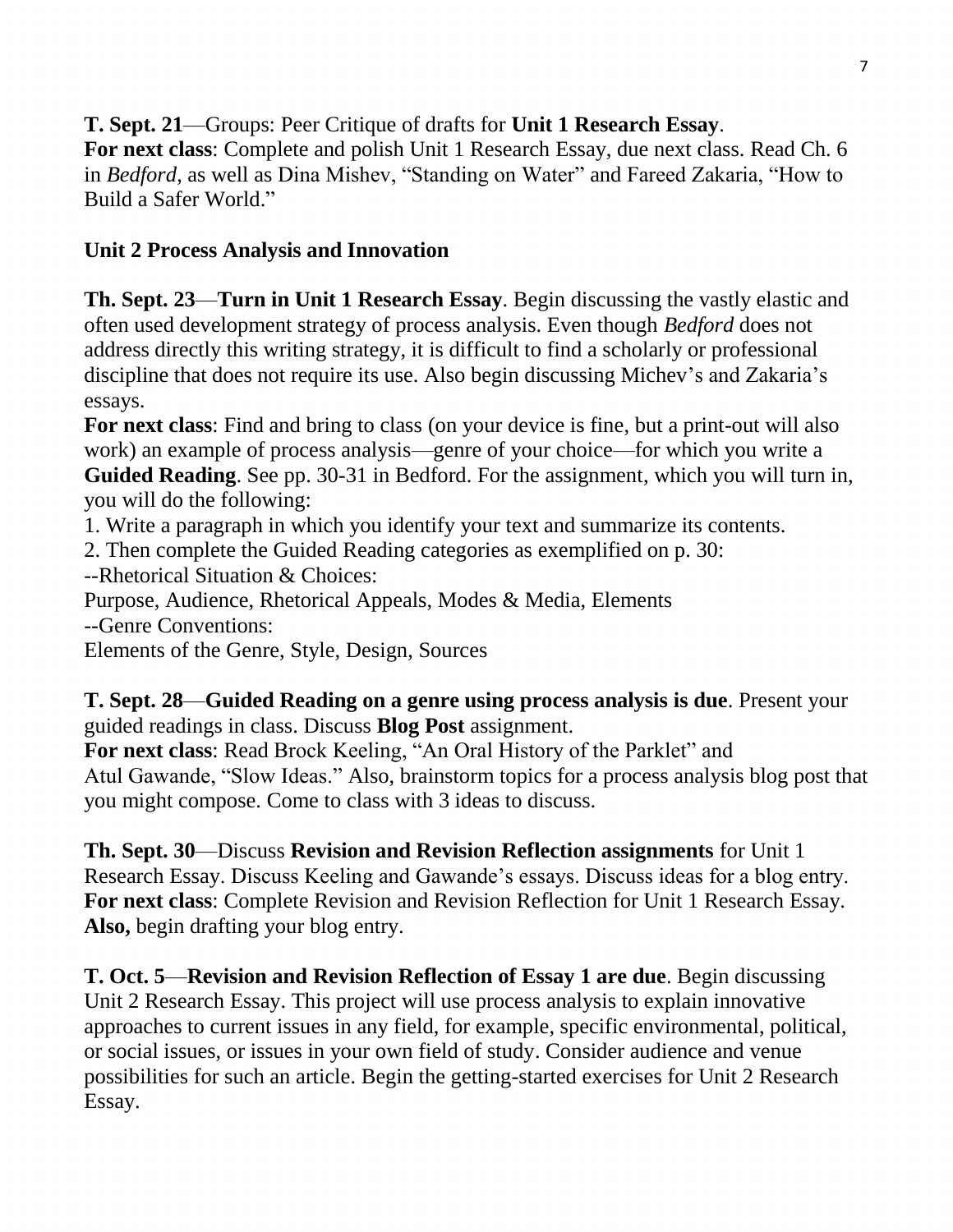**For next class**: Finish the getting-started exercises for Unit 2 Research Essay and be prepared to present your work in class. **Also**, complete your blog entry, which will be due next class.

**Th. Oct. 7**—**Blog entries due**. Based on your responses to the getting-started exercises for Unit 2 Research Essay, pitch your three topic scenarios in class. Be prepared to take notes on the class discussion and to practice helping others define and refine their ideas, as they will help you with yours. During this class period, you will refine your notes and ideas regarding getting started on your essay, and you will begin to consider your **Research Strategy**. Sign up for Small Group Conferences.

**For next class**: Do the Research Strategy Exercises for Unit 2 Research Essay and begin your drafts.

**T. Oct. 12**—Drafting Day. **Sign up for small group conferences**. Working either in class or in Booth Library, complete a first draft of Unit 2 Research Essay. **For next class**: Bring your device to class (the day you sign up for) so that you can email a copy of your paper to each person in your peer critique group, or bring 3 hard copies of your paper. Know exactly **when** your conference is scheduled and show up accordingly. Have a list of **at least 3 specific questions** regarding organization, sentence structure, and diction or any other issues with the paper that you would like to discuss.

**Th. Oct. 14**—Small group conference day on Unit 2 Research Essay.

**T. Oct. 19**—Small group conference day on Unit 2 Research Essay. **For next class**: finished, polished **Unit 2 Research Essay is due**. Read in Bedford, pp. 225-231 on editorials and opinion pieces.

## **Unit 3 Argument and the World Around You**

**Th. Oct. 21**—**Turn in Unit 2 Research Essay**. Discuss argument and persuasion as components of almost all writing. Consider the Sanchez article in light of the questions, p. 230 in *Bedford*. Brainstorm possible topics for your own editorials.

**For next class**: Draft your editorial. Begin reading Kauffman, "The Responsible Burger," and Price, "Thirteen Ways of Seeing Nature in L.A."

**T. Oct. 26**—Report on your editorial topic choices. Begin discussing Kauffman and Price essays.

**For next class**: Finish your editorial, due next class, and read Tsing, "The Mushroom at the End of the World."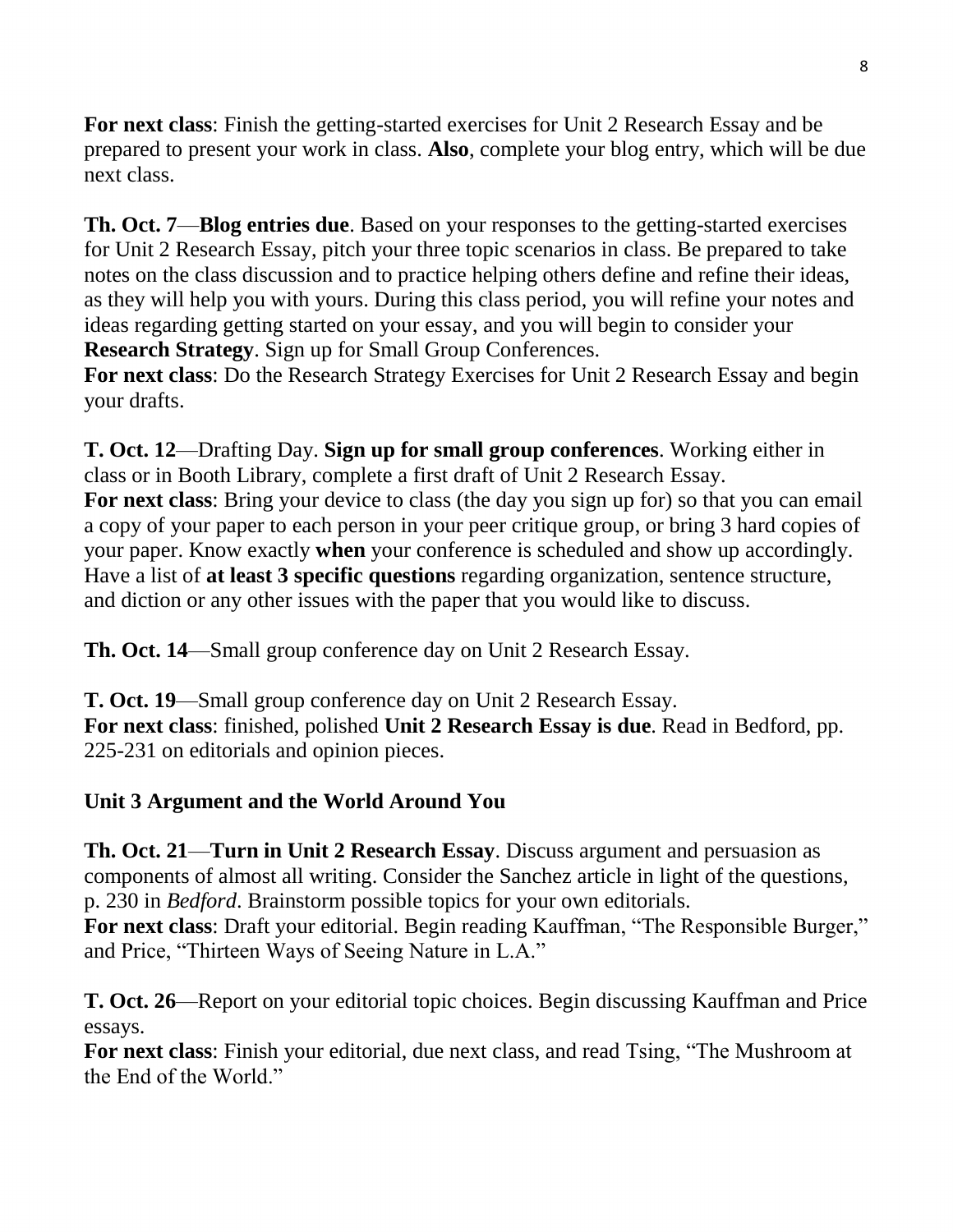**Th. Oct. 28—Editorials are due**. I will be at a conference.

**For next class**: Do the Revision and Revision Reflection for Unit 2 Research Essay.

**T. Nov. 2**—**Revision and Revision Reflection for Unit 2 Research Essay are due**. Discuss Tsing's essay. Discuss **Unit 3 Research Essay** and begin the getting-started exercises.

**For next classes**: Complete getting-started exercises for Unit 3 Research Essay. Be prepared to pitch your three scenarios for Unit 3 Research Essay on T. Nov. 9.

**Th. Nov. 4**—Library day. Work on your pitches for Unit 3 Research Essay.

**T. Nov. 9—**Based on your responses to the getting-started exercises for Unit 3 Research Essay, pitch your three topic scenarios in class. Be prepared to take notes on the class discussion and to practice helping others to define and refine their ideas, as they will help you with yours. During this class period, you will refine your notes and ideas regarding getting started on your essay, and you will begin to consider your **Research Strategy**. Sign up for Small Group Conferences.

**For next class**: Do the Research Strategy Exercises for Unit 3 Research Essay and begin drafting it. Bring your device to class (the day you sign up for) so that you can email a copy of your paper to each person in your peer critique group, or bring 3 hard copies of your paper. Know exactly **when** your conference is scheduled and show up accordingly. Have a list of **at least 3 specific questions** regarding organization, sentence structure, and diction or any other issues with the paper that you would like to discuss.

**Th. Nov. 11**—Small group conference day on Unit 3 Research Essay.

**T. Nov. 16**—Small group conference day on Unit 3 Research Essay. **For next class**: Finished, polished Unit 3 Research Essay is due. Read pp. 195-200 on proposals in *Bedford*.

## **Unit 4 Writing in Your Discipline**

**Th. Nov. 18**—**Unit 3 Research Essay is due**. Begin discussing proposals. You will write a proposal for your topic for the Unit 4 Research Essay, which will be on a subject in your field of interest. You will select the approach for development that seems most appropriate for this project. Begin brainstorming your topic, audience, and venue for your Unit 4 Research Essay. Instead of sharing your getting-started exercise results—you will use them to formulate your proposal to share with class. This unit will be largely selfguided, providing you the opportunity to put into practice what you have learned about developing projects.